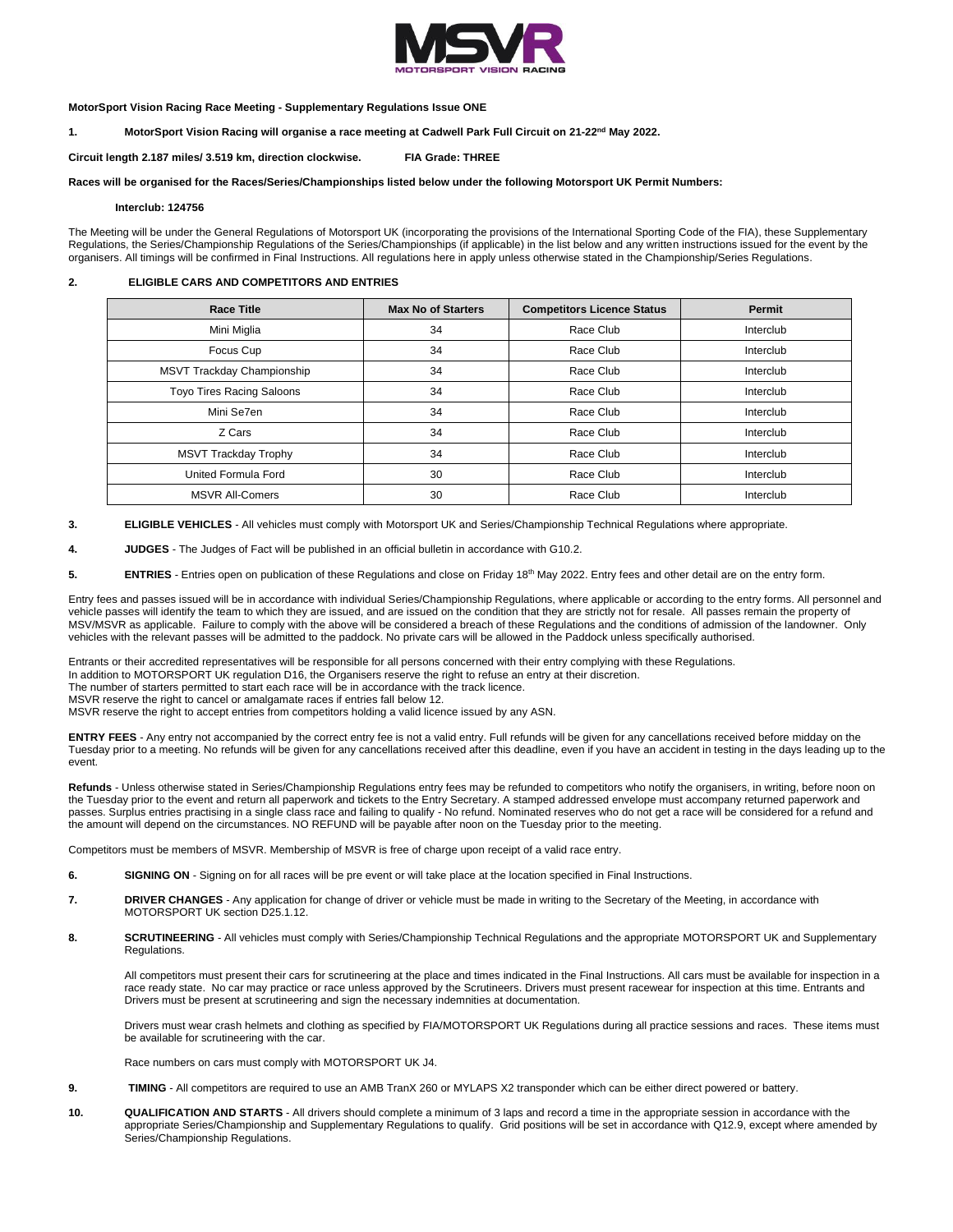

The Stewards of the Meeting may permit drivers of cars to start who have not reached the qualification minima providing they do not eliminate drivers who have qualified to start.

Grid formations and start procedures will be in accordance with the relevant Series/Championship and/or Supplementary Regulations. Judges of Fact will be appointed to determine false starts.

Unless specifically permitted by Championship Regulations any drivers unable to start the Green Flag/Pace lap or start are required to indicate their situation as per Motorsport UK Yearbook Regulation Q12.11.2 and any drivers unable to maintain grid positions on the Green Flag Lap to the extent that ALL other cars are ahead of them, may complete the Green Flag lap but MUST remain at the rear of the last row of the grid but ahead of any cars to be started with a time delay. Unless otherwise specified laps set under Safety Car during qualifying will not be used to set grid positions. If the prescribed method of achieving the grid set out in Championship Regulations cannot be met the Clerk of the Course can decide how the grid will be set at his absolute discretion.

Pits assistance and refuelling will be in accordance with Series/Championship and/or Supplementary Regulations. Unless otherwise advise in Final Instructions or by Bulletin the mandatory speed limit of 60 kph will apply in the Pit Lane for all practice sessions and races.

The organisers will issue with the Final Instructions, specific Pit and Paddock Instructions and Fuel and Fire Regulations which will have the same force as these Regulations. Entrants must supply at least one fire extinguisher per car for their Paddock area.

- **11. PENALTIES**  1. The Clerk of the Course may impose a Stop & Go or Drive Through penalty in accordance with MOTORSPORT UK regulation Q12.26. In line with Q12.27 the Clerk of the Course reserves the right to delete any lap time set in qualifying on a lap when track limits are reported to have been exceeded.
- **12. AWARDS** Prizes and awards will be in accordance with individual arrangements and Series/Championship Regulations.
- **13. FINISH** The end of the practice or race signal will be given at the finish line when the leading car completes the scheduled race distance or duration or any amended race distance or session.

After taking the chequered flag at the end of the practice sessions and races, competitors must exit the circuit in accordance with instructions which will be issued with the Final Instructions.

- **14. PARC FERMÉ** In addition to any Parc Fermé required for this Series/Championship by MOTORSPORT UK regulations, the Organisers may at their discretion specify as many Parc Fermé as may be deemed necessary for the proper conduct of the event.
- **15. RESULTS** Provisional results will be published, in accordance with regulations, as soon as possible after each race or at the end of the meeting and will be available from Race Administration. Provisional results will be published on the Virtual Notice Board
- **16. COMPETITORS INSTRUCTIONS** Any additional instructions published will be deemed to have the same power as these Regulations. Such additional instructions will be issued to competitors as official bulletins and displayed on the Virtual Notice Board.

Failure to attend the mandatory briefings for specific races may result in penalties in accordance with the appropriate Series/Championship and/or Supplementary Regulations.

The procedure for protests and appeals is in accordance with the 2022 MOTORSPORT UK Yearbook Appendix C.

- **17. TV / FILMING / VIDEO** Should Filming of the event be advised in the Final Instructions then H28 will apply. Video equipment must not be fitted to any vehicle without express permission from the circuit. Any driver/team transgressing this regulation may be penalised. Once permission has been obtained (if applicable) video equipment must be fitted to the vehicle prior to scrutiny and the scrutineer must be advised.
- **18. SAFEGUARDING OFFICER** The safeguarding officer for MSVR is Mr William Marston [will.marston@msv.com.](mailto:will.marston@msv.com)
- **19. COMMERCIAL VEHICLES** These Supplementary Regulations permit the use of commercial vehicles at this race meeting, in accordance with J5.20.6.
- **20. CHAMPIONSHIP POINTS** Unless specified differently in Championship regulations, if a race is stopped and cannot be resumed, no points will be awarded if the leader has completed less than 2 laps, half points will be awarded if the leader has completed more than 2 laps but less than 75% of the original race distance, and full points will be awarded if the leader has completed more than 75% of the original race distance

In accordance with MOTORSPORT UK General Regulation Q5.7 any race that has been run, in its entirety, under Safety Car conditions shall be declared null and void.

# **21. IMPORTANT NOTICES TO ALL COMPETITORS**

- a) Although at present starting positions are intended to be based upon the times set in the scheduled qualifying periods, the Organisers reserve the right to use GR provisions Q4.5 and Q12.9.1 to form grids if practice periods are disrupted by adverse weather conditions. In such circumstances re-arrangements will be notified to competitors by way of bulletins/PA announcements issued by the Clerk of the Course.
- b) False starts will be penalised in accordance with Q12.4.
- c) All vehicles *must* be fitted with suitable towing eyes or in the case of single seaters, a clearly marked alternative to fit this purpose. *This will be checked at Scrutineering*.
- d) All competitors are reminded that except while on the course, no Competition Vehicle may be driven at a speed exceeding 10mph without the specific approval of the Clerk of the Course. Vehicles must not be test-run on any of the circuit roadways.
- e) Pit Lane competitors must not exit the pit lane when the Red Light at the pit exit is illuminated.
- f) MSV/MSVR shall not be liable in the event of damage caused to vehicles being recovered from the track or other areas in the venue.
- g) No child or young person below the age at which a driving licence may legally be issued, may ride a motor-cycle of any type within the circuit grounds or the paddock at any time.
- h) No pegs or stakes may be put into the Paddock Tarmac or concrete surface. No painting or decaling of Pit Garage floors, walls or doors may be undertaken without the prior permission of the Circuit Management.
- i) The Organisers may lead cars to the grid, from the Assembly Area, behind a Safety/Course Car to get grids formed up while the circuit may be partially blocked. In such circumstances competitors must be aware of and safely negotiate any partial blockage of the track.
- j) Should any race generate more than one red flag the organisers reserve the right to reschedule it to the end of the programme time permitting.<br>
All hospitality must be approved in writing in advance by MSV
- All hospitality must be approved in writing in advance by MSV
- l) Any hospitality set-up that includes food for more than 50 people may be subject to a charge.<br>m) A fine may be applied to any competitor that fails to clear the nominated areas in the times al
- A fine may be applied to any competitor that fails to clear the nominated areas in the times allotted.
- n) Please see Appendix A for Health & Safety information and other circuit notices.
- o) MSVR shall not be liable in the event of damage caused to vehicles being recovered from the track.
- p) In cases where variations permitted by MOTORSPORT UK are provided for in specific Championship Sporting & Technical regulations these SR's respect and allow those variations.
- q) The paddocks must be vacated by 21:00 hours on 22/05/22.

## **22. OFFICIALS OF THE MEETING**

Officials will be named in Final Instructions or by Bulletin.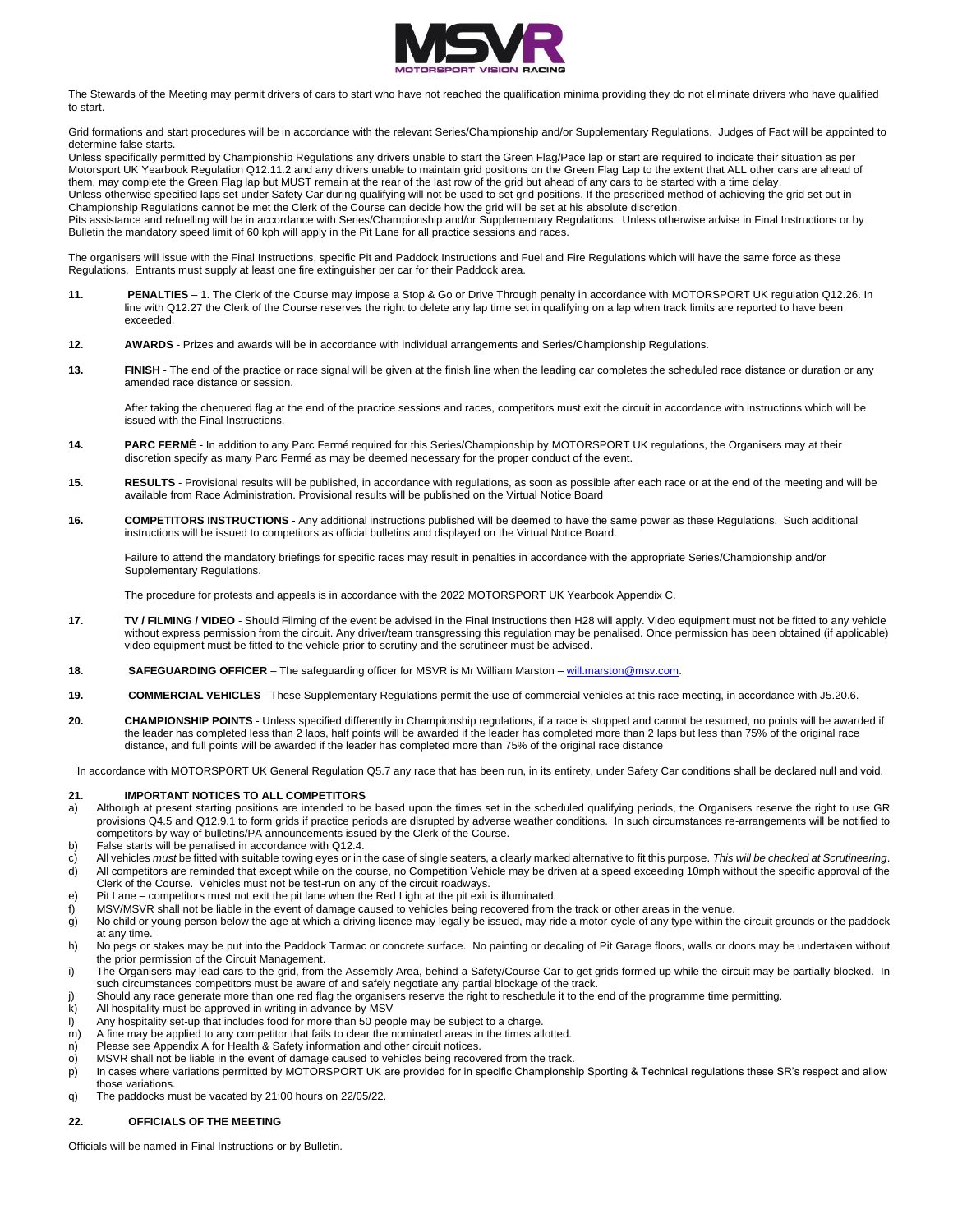# **Supplementary Regulations – Appendix A**

#### **Notice to Competitors**

It is forbidden to hammer pegs or stakes into any tarmac surface or deposit fuel, oil or chemical substances onto any tarmac surface in the paddock area. Any person damaging the surface may be excluded from the Event and the Competitor shall be subject to pay immediately liquidated damages of £1000.

No markings are to be made on the Circuit or paddock surfaces, the pit lane and pit garage floors.

Roadways and the firelanes in the paddock area are kept clear at all times. Any vehicle parked in these areas to be towed away.

All waste oil must be placed in the containers provided and all used tyres and fuel containers must be removed from the site for safe and legal disposal.

Competitors must not wash vehicles so as to cause an undue nuisance or partial flooding of the Venue or any part thereof.

If oil or any other substance likely to cause danger to others or to the track surface is being dropped from any vehicle the competitor must ensure that the vehicle is stopped immediately.

MSV may seek damages from the competitor in the event of an excessive cleaning-up operation caused through bad preparation or negligence.

All vehicles taking part in the Event must comply with the current noise limits imposed by the relevant Governing Body, as measured in accordance with the procedures contained in the Regulations.

# **1. Storage and Use of Petroleum Spirit**

1.1 A maximum of 25 litres of fuel can be stored inside each garage, at any one time.

1.2 All petroleum spirit must be stored in appropriate fuel containers complying with all relevant safety standards, away from any source of ignition.

1.3 All containers must be indelibly marked; "Petrol - Highly Flammable.

1.4 All empty containers must be removed from the venue after the event.

1.5 Generators should be powered by diesel and used in the open air.

1.6 Appropriate fire extinguishers must be readily accessible near any fuel store or refuelling activity.

1.7 Personnel must be trained and wear appropriate fire retardant personal protective equipment (PPE), before using petrol; especially when refuelling. 1.8 Vehicle refuelling is to take place in the open air where possible. If refuelling inside the garages all users must adhere to the 'Refuelling Hazard' signage displayed, as reproduced below;

1.8.1 Petroleum spirit – Highly flammable

1.8.2 No smoking and remove all ignition sources

1.8.3 Switch off engine

1.8.4 Open all doors and shutters – Good ventilation required

1.8.5 Check location of your nearest fire extinguisher

1.8.6 Maximum 25 litres of fuel stored in this garage

1.9 A no smoking ban and no ignition sources in the vicinity must be enforced by the person in charge of the refuelling process.

1.10 A vehicle must be cooled before refuelling.

1.11 Drivers and passengers must be outside a vehicle during refuelling and

it's recommended all personnel stand a minimum 3m away.

1.12 When refuelling is in process a second person must be nearby, ready with a fire extinguisher.

1.13 Your attention is drawn to The Petroleum (Consolidation) Act 1928, The Petroleum (Consolidation) Regulations 2014, the Petroleum Spirit (Motor Vehicles) Regulations 1929, The Control of Substances Hazardous to Health Regulations 2002 (and amendments) and The Regulatory Reform (Fire Safety) Order 2005, must be complied with.

1.14 Participants are reminded that fuel is available for sale at the Venue. As such it is unnecessary for Participants to carry large quantities of fuel.

### **2. Hazardous Substances**

2.1 Some vehicle parts, for example brake and clutch linings may contain asbestos. Participants are encouraged to use non-asbestos substitutes wherever possible. Where asbestos is used, every effort should be used to prevent asbestos dust getting into the air.

2.2 Some mineral oils may cause skin cancer. Prolonged contact should therefore be avoided wherever possible. Where contact does occur any contamination should be washed off immediately. The wearing of contaminated clothing (including overalls) should also be avoided.

2.3 Various other substances may cause disease or ill health even after very short exposures. Manufacturers guidance must always be followed. Manufacturers and suppliers of such substances are obliged to provide customers with information about the possible harmful effects of their products upon request (Safety Data Sheets).

2.4 Personnel must be suitably trained and wear appropriate personal protective equipment (PPE), before using any COSHH substances. 2.5 The requirements of the Control of Substances Hazardous to Health Regulations 2002 (COSHH) (as amended) must be complied with.

## **3. Electrical Safety**

3.1 All portable electrical equipment must be maintained in a safe condition and hold a valid Portable Appliance Test (PAT) Certificate.

3.2 Cables should be flexible (not of semi rigid type used for household wiring) and covered by matting when crossing walkways or fire lanes. Neoprene covered cable will resist damage by oil.

3.3 All electrical equipment to be used externally should be weatherproof.

3.4 Only British Standard UK plugs or adaptors permitted in site sockets, no overloading of circuits, particularly in the pit garages.

3.5 Hand tools should preferably be of the "double insulated" or "all insulated" type, as these provide valuable protection against electric shock.

3.6 Electrical equipment and hand tools should not be used in areas where flammable vapours may be present, for example where fuel is being stored or refuelling is taking place.

3.7 The Electricity at Work Regulations 1989 must be complied with, or any deviations documented.

### **4. Fire Precautions**

4.1 Smoking is prohibited in all enclosed areas, including without limitation in the pit garages and in the pit lane. Smoking is also prohibited in all MSV vehicles.

4.2 All potential sources of ignition should be kept away from petroleum spirit and vapours. Clear no smoking signage displayed where possible. 4.3 Barbecues and cooking equipment are prohibited in pit areas, including

garages.

4.4 Fire extinguishers must be annually serviced or inspected, with the date displayed on the bottle, for checking.

4.5 Temporary structures to have; an adequate gap separating them from other structures, recommend minimum 3 meters; clearly displayed fire extinguishers next to each fire exit door and clearly visible fire exit signage above each fire door.

4.6 Fire lanes, roadways and hatch markings to be kept clear at all times. 4.7 Ensure safe access and egress is available in and around team areas, this includes the provision of adequate lighting levels for evacuation purposes. 4.8 Catering outlets should hold a minimum of one fire blanket and an

additional appropriate fire extinguisher. 4.9 Fire extinguishers should not be removed from any fire points unless they

are to be used on a fire. 4.10 All fires must be reported immediately to an official, marshal or other

member of staff, even if extinguished.

4.11 Personnel must be trained in the correct use of fire extinguishers.

4.12 MSV permission is required before hot works commence on site.

4.13 All fire notices and orders to evacuate must be complied with.

4.14 The requirements of the Regulatory Reform (Fire Safety) Order 2005 must be complied with.

## **5. Working at Height**

5.1 Personnel are encouraged to work at ground level where at all possible. 5.2 Personnel working at height must be protected from falling eg. trained using harnesses and ropes, or handrails.

5.3 All working at height must be well planned and supervised with safe systems of work followed.

5.4 Reassess working at height safe working practices during adverse weather conditions.

5.5 No one should work underneath those working at height.

5.6 Appropriate non-slip footwear and personal protective equipment to be worn.

5.7 No one is permitted to spectate from a truck roof, tail lift, generator, waste bin, or other infrastructure on site.

5.8 Manufacturer's guidance to be followed when using ladders, step ladders and all working at height equipment.

5.9 Domestic ladders or step ladders must not be used on site, only commercial ladders and step ladders.

5.10 All ladders, step ladders and any equipment must be checked for damage and removed from use where faulty.

5.11 The Working at Heights Regulations 2005 must be adhered to.

# **6. Vehicle Safety**